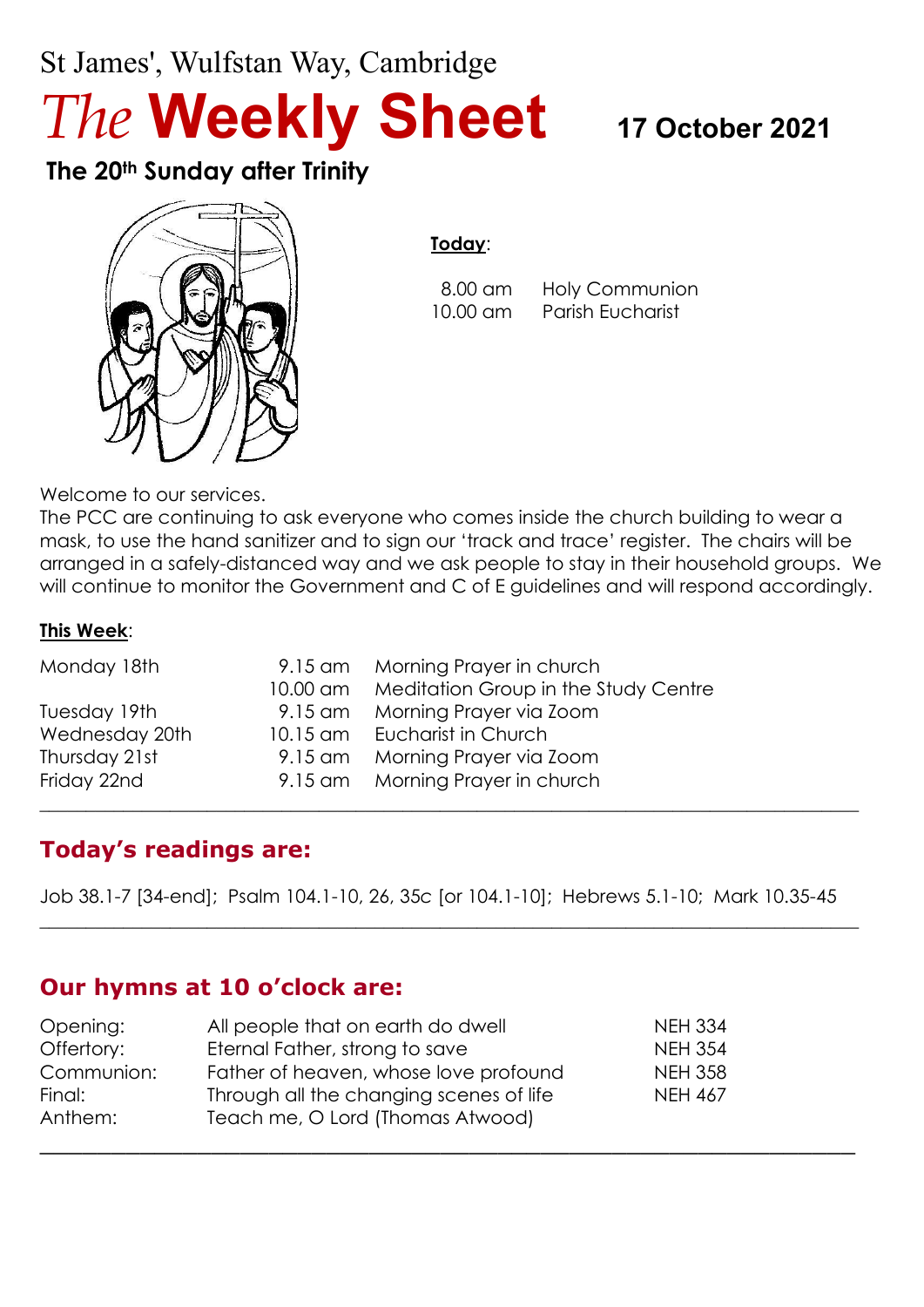## **Collect for today**

God, our light and our salvation: illuminate our lives, that we may see your goodness in the land of the living, and looking on your beauty may be changed into the likeness of Jesus Christ our Lord.

#### **Dates for your Diary**

Today Garden twinning trip to Hither Green in London Monday 25 October 10.00 am Pumpkin Picnic Saturday 2 November 7.30 pm All Souls' service Fri 5 & Sat 6 November PMC Training Weekend Thursday 18 November 7.30 pm PCC Meeting Saturday 20 November 2.00 pm PCC Away 'Afternoon'

 $\_$  , and the set of the set of the set of the set of the set of the set of the set of the set of the set of the set of the set of the set of the set of the set of the set of the set of the set of the set of the set of th

\_\_\_\_\_\_\_\_\_\_\_\_\_\_\_\_\_\_\_\_\_\_\_\_\_\_\_\_\_\_\_\_\_\_\_\_\_\_\_\_\_\_\_\_\_\_\_\_\_\_\_\_\_\_\_\_\_\_\_\_\_\_\_\_\_\_\_\_\_\_\_\_\_\_\_\_\_\_\_\_\_\_\_\_

# **Job 38.1-7 [34-end]**

#### **The LORD Answers Job**

Then the LORD answered Job out of the whirlwind: 'Who is this that darkens counsel by words without knowledge? Gird up your loins like a man, I will question you, and you shall declare to me. 'Where were you when I laid the foundation of the earth? Tell me, if you have understanding. Who determined its measurements—surely you know! Or who stretched the line upon it?

On what were its bases sunk,

or who laid its cornerstone

when the morning stars sang together

and all the heavenly beings shouted for joy?

'Can you lift up your voice to the clouds, so that a flood of waters may cover you? Can you send forth lightnings, so that they may go and say to you, "Here we are"? Who has put wisdom in the inward parts, or given understanding to the mind? Who has the wisdom to number the clouds? Or who can tilt the waterskins of the heavens, when the dust runs into a mass and the clods cling together?

'Can you hunt the prey for the lion, or satisfy the appetite of the young lions,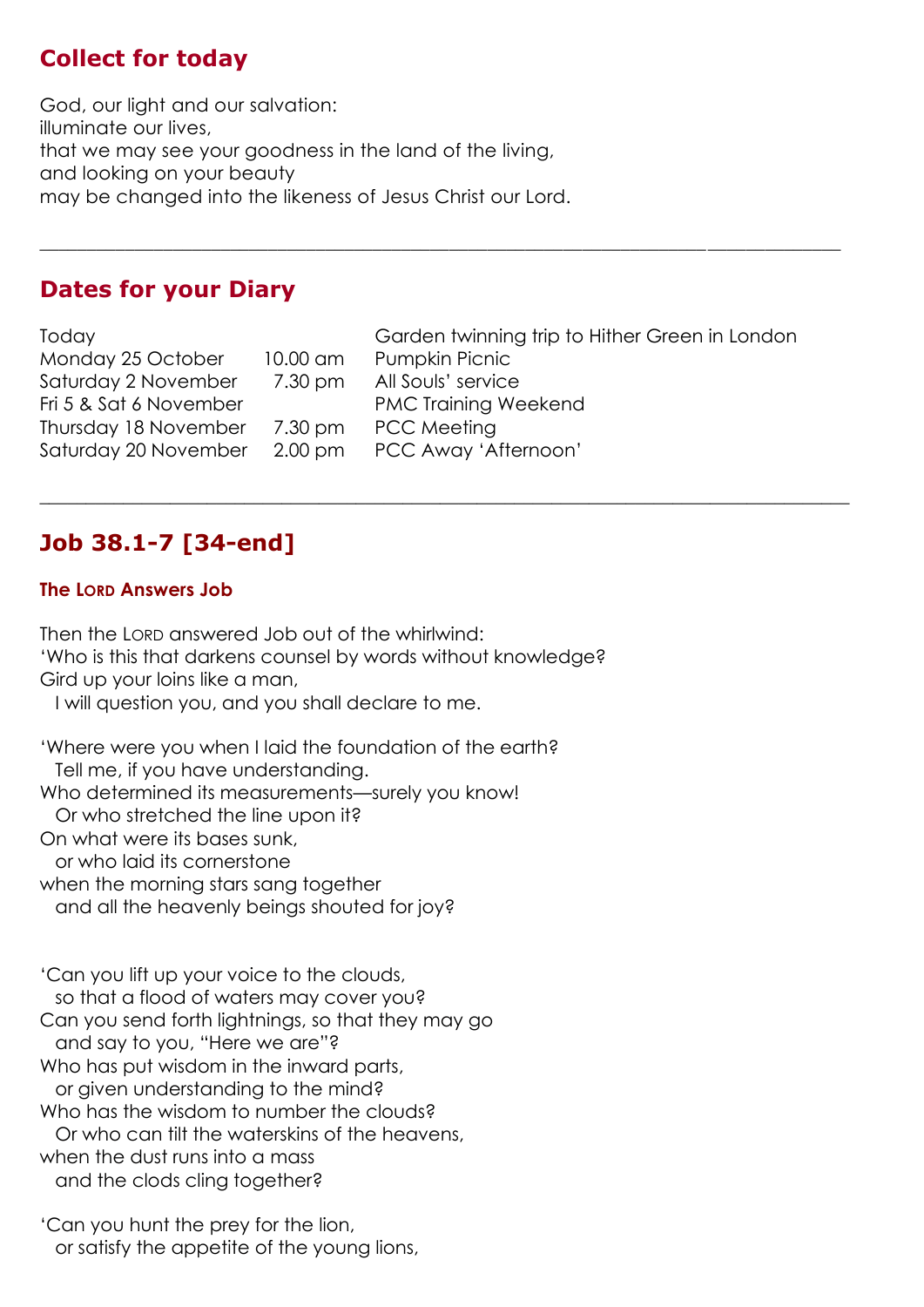when they crouch in their dens, or lie in wait in their covert? Who provides for the raven its prey, when its young ones cry to God, and wander about for lack of food?

#### **Psalm 104.1-10, 26, 35c [or 104.1-10]**

Bless the Lord, / O my / soul, O Lord my God, how / excellent / is your / greatness! You are clothed with / majesty and / honour; wrapped in / light as / in a / garment. You spread out the heavens / like a / curtain and lay the beams of your dwelling place / in the / waters a/bove. You make the / clouds your / chariot and / ride on the / wings of the / wind. You make the / winds your / messengers and / flames of / fire your / servants. You laid the foun/dations of the / earth, that it never should / move at / any / time. You covered it with the / deep like a / garment; the waters stood / high a/bove the / hills. At your re/buke they / fled; at the voice of your / thunder they / hastened a/way. They rose up to the hills and flowed down to the / valleys be/neath, to the place which / you had ap/pointed / for them. You have set them their bounds that they / should not / pass, nor turn a/gain to / cover the / earth. O Lord, how manifold / are your / works! In wisdom you have made them all; the / earth is / full of your / creatures. I will sing to the Lord as / long as I / live; I will make music to my God / while I / have my / being.

 $\_$  , and the set of the set of the set of the set of the set of the set of the set of the set of the set of the set of the set of the set of the set of the set of the set of the set of the set of the set of the set of th

#### **Hebrews 5.1-10**

Every high priest chosen from among mortals is put in charge of things pertaining to God on their behalf, to offer gifts and sacrifices for sins. He is able to deal gently with the ignorant and wayward, since he himself is subject to weakness; and because of this he must offer sacrifice for his own sins as well as for those of the people. And one does not presume to take this honour, but takes it only when called by God, just as Aaron was.

\_\_\_\_\_\_\_\_\_\_\_\_\_\_\_\_\_\_\_\_\_\_\_\_\_\_\_\_\_\_\_\_\_\_\_\_\_\_\_\_\_\_\_\_\_\_\_\_\_\_\_\_\_\_\_\_\_\_\_\_\_\_\_\_\_\_\_\_\_\_\_\_\_\_\_\_\_\_\_\_\_\_\_\_\_\_

So also Christ did not glorify himself in becoming a high priest, but was appointed by the one who said to him,

'You are my Son,

today I have begotten you';

as he says also in another place,

'You are a priest for ever,

according to the order of Melchizedek.'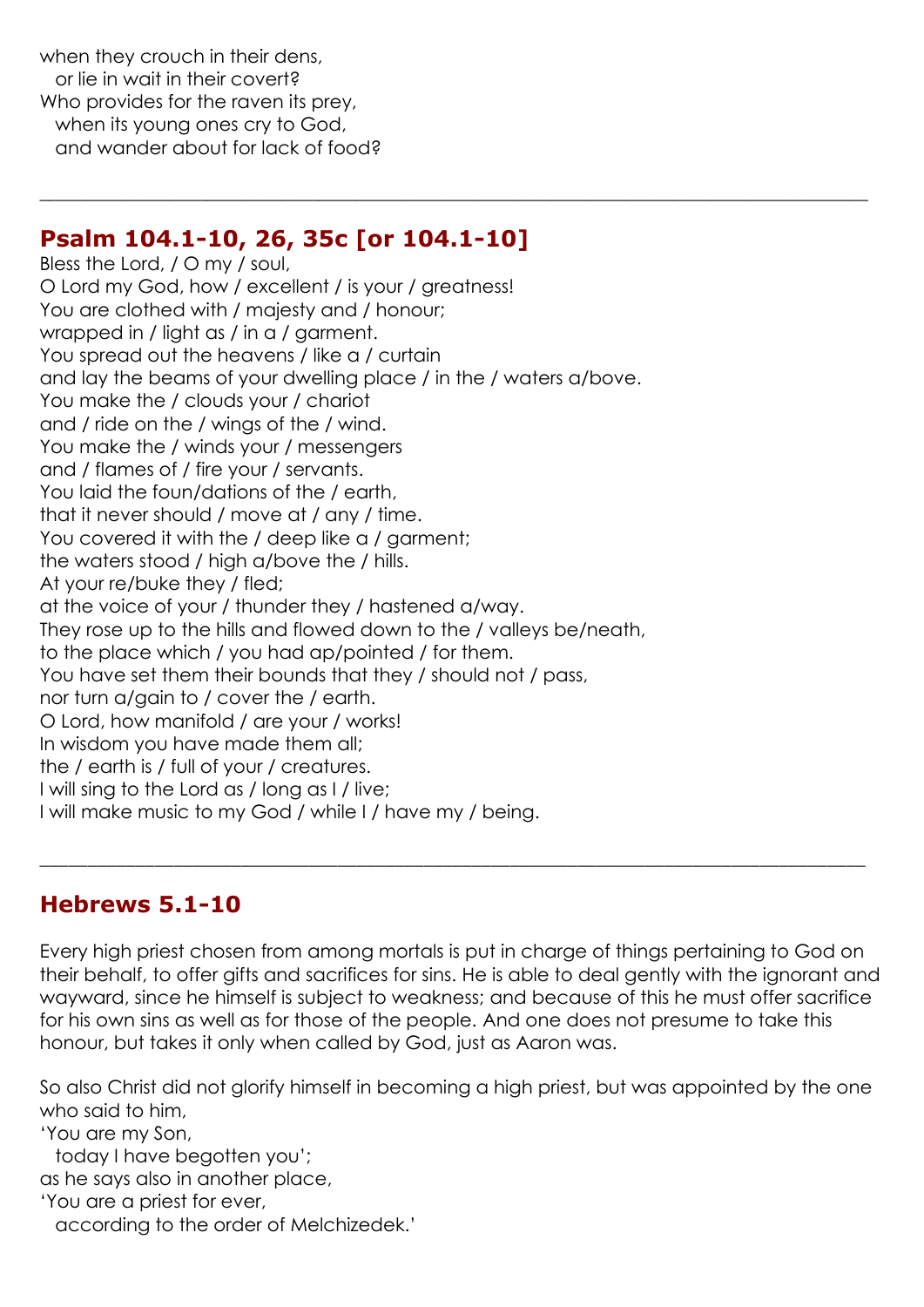In the days of his flesh, Jesus offered up prayers and supplications, with loud cries and tears, to the one who was able to save him from death, and he was heard because of his reverent submission. Although he was a Son, he learned obedience through what he suffered; and having been made perfect, he became the source of eternal salvation for all who obey him, having been designated by God a high priest according to the order of Melchizedek.

\_\_\_\_\_\_\_\_\_\_\_\_\_\_\_\_\_\_\_\_\_\_\_\_\_\_\_\_\_\_\_\_\_\_\_\_\_\_\_\_\_\_\_\_\_\_\_\_\_\_\_\_\_\_\_\_\_\_

#### **Mark 10.35-45**

#### **The Request of James and John**

James and John, the sons of Zebedee, came forward to him and said to him, 'Teacher, we want you to do for us whatever we ask of you.' And he said to them, 'What is it you want me to do for you?' And they said to him, 'Grant us to sit, one at your right hand and one at your left, in your glory.' But Jesus said to them, 'You do not know what you are asking. Are you able to drink the cup that I drink, or be baptized with the baptism that I am baptized with?' They replied, 'We are able.' Then Jesus said to them, 'The cup that I drink you will drink; and with the baptism with which I am baptized, you will be baptized; but to sit at my right hand or at my left is not mine to grant, but it is for those for whom it has been prepared.'

When the ten heard this, they began to be angry with James and John. So Jesus called them and said to them, 'You know that among the Gentiles those whom they recognize as their rulers lord it over them, and their great ones are tyrants over them. But it is not so among you; but whoever wishes to become great among you must be your servant, and whoever wishes to be first among you must be slave of all. For the Son of Man came not to be served but to serve, and to give his life a ransom for many.'

#### **Readings for next Sunday, 24 October (The Last Sunday after Trinity)**

\_\_\_\_\_\_\_\_\_\_\_\_\_\_\_\_\_\_\_\_\_\_\_\_\_\_\_\_\_\_\_\_\_\_\_\_\_\_\_\_\_\_\_\_\_\_\_\_\_\_\_\_\_\_\_\_\_\_

Job 42.1-6, 10-end; Psalm 34.1-8, 19-end [or 34.1-8]; Hebrews 7.23-end; Mark 10.46-end

**Meditation Group** will start back tomorrow at 10.00 am in the Study Centre. All are welcome. The group won't meet the following week, which is half term, but will meet again afterwards every Monday until the end of term.

\_\_\_\_\_\_\_\_\_\_\_\_\_\_\_\_\_\_\_\_\_\_\_\_\_\_\_\_\_\_\_\_\_\_\_\_\_\_\_\_\_\_\_\_\_\_\_\_\_\_\_\_\_\_\_\_\_\_

**Banner.** Special thanks to Jacqui Worster and family for putting up the banner and to all who contributed. Do come and have a closer look. You may like to look on the **Ely Diocese website** for coverage of the new banner: https://www.elydiocese.org/about/news-jobs-and-events/news-andannouncements/news/quotembracing-lifequot.php

**Food Hub.** Next Saturday will be the **first of our 'Community Hub' dates**. The hub will operate from the Transept and we will serve tea/coffee from the Nave offering people a chance to chat alongside food collection**. The tea and coffee is for all comers, including members of St James' congregation – please drop in if you can!** The range of food on offer will be more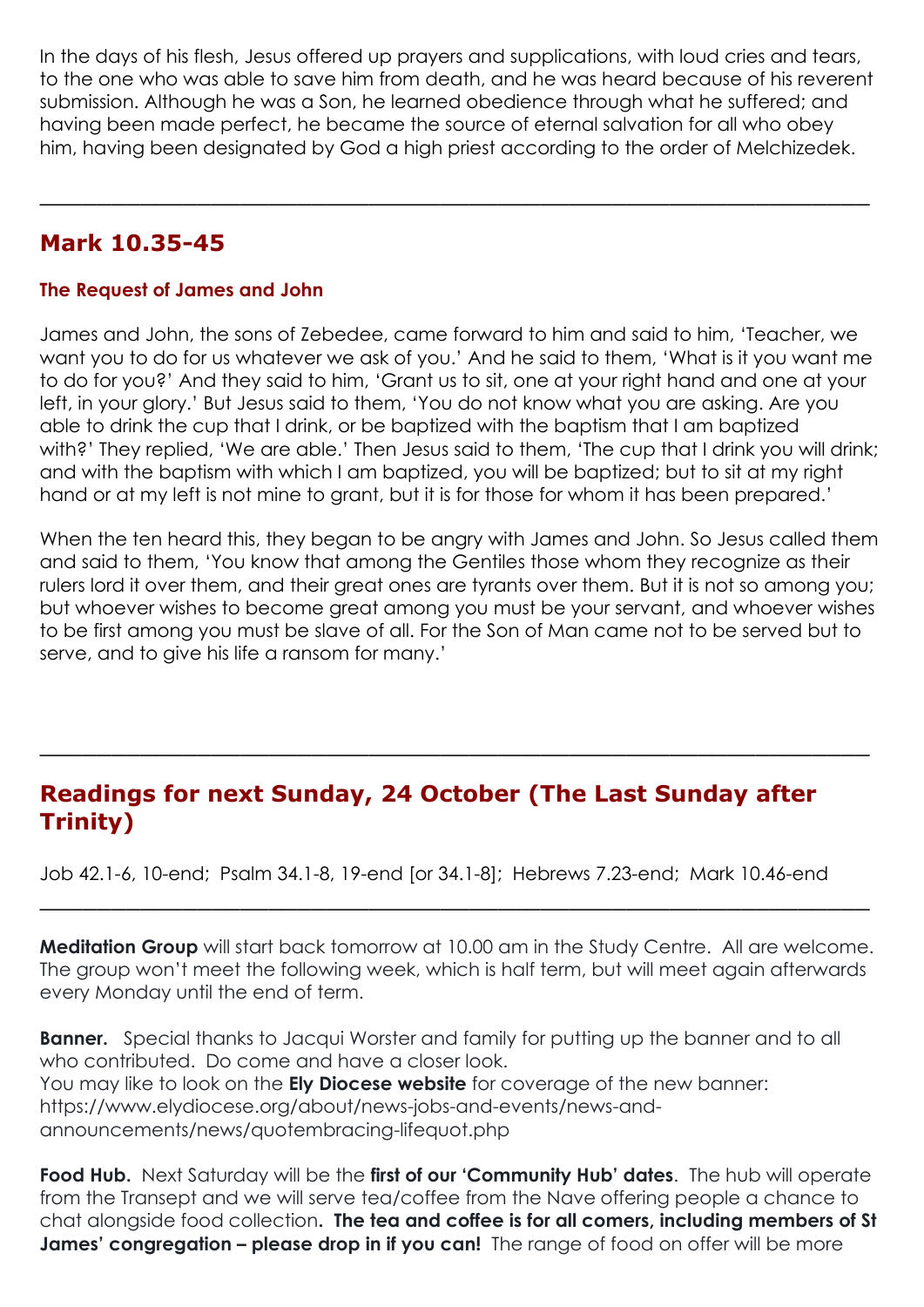limited but the basics will still be available, including refrigerated items, for those who are struggling to pay for provisions. The Community Hub will operate every Saturday between 10 am and 12 noon.

Donations will still be most welcome and these now need to be dropped off at church on Saturday mornings between 9 am and 10 am. Thank you.

**Morning Prayer.** We will meet regularly at our new start time of 9.15 am and will be in church on Monday and Friday mornings. We will meet over Zoom on Tuesday and Thursday mornings, also at 9.15 am. If you would like the link, please contact Steve.

There are two different forms on the table in the entrance foyer; one is for **older children and adult Confirmation**, we will organise two different confirmation groups. The other is for **children for Admission to Communion**. If you are interested please complete a form and give to Steve.

 $\_$  , and the set of the set of the set of the set of the set of the set of the set of the set of the set of the set of the set of the set of the set of the set of the set of the set of the set of the set of the set of th